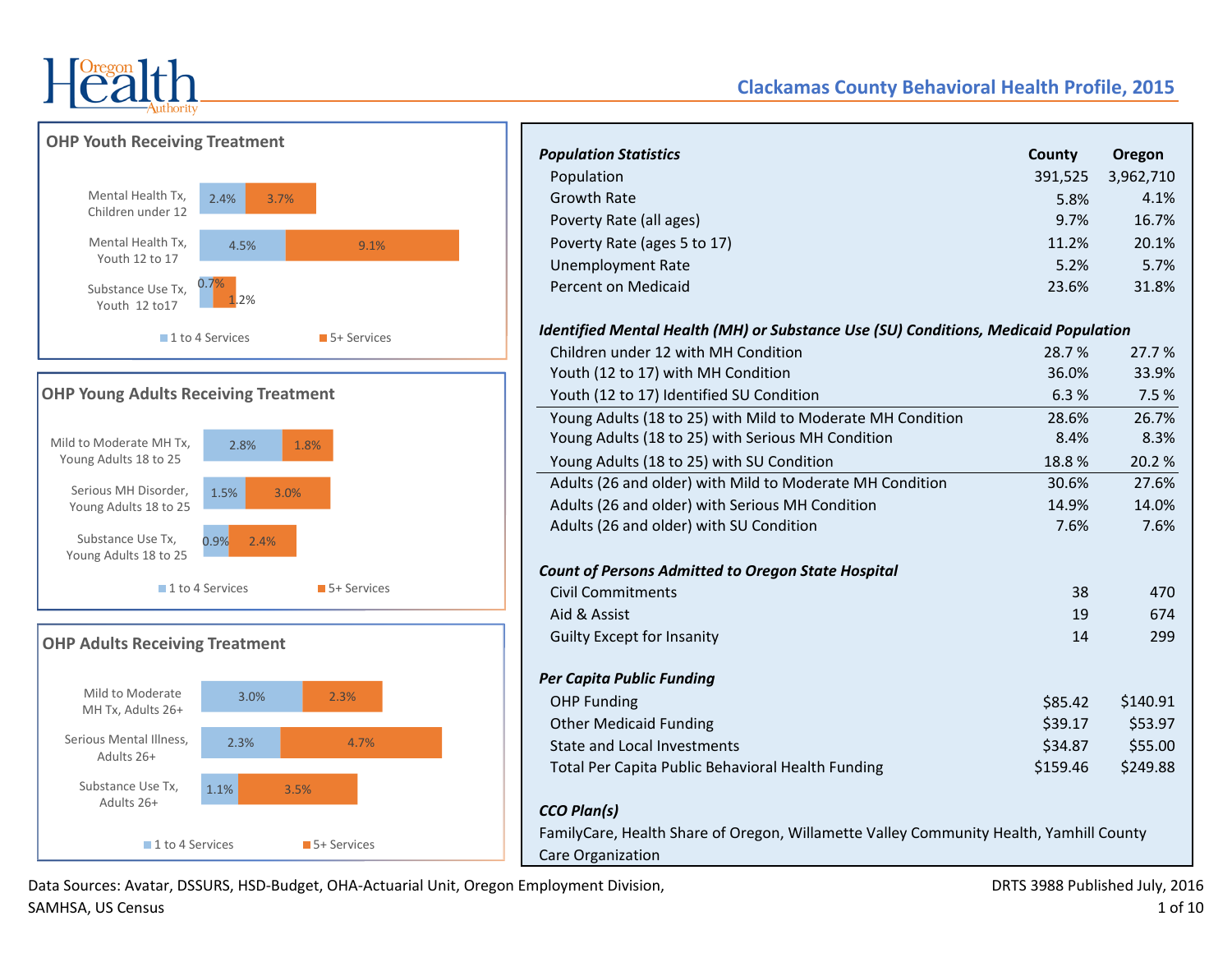

## **OHP Members by Age Group**

|                          | County |                   | <b>Rural Counties</b> |                   | <b>Urban Counties</b> |                   | <b>Oregon</b> |                   |  |
|--------------------------|--------|-------------------|-----------------------|-------------------|-----------------------|-------------------|---------------|-------------------|--|
|                          | Count  | <b>Pct of Tot</b> | Count                 | <b>Pct of Tot</b> | Count                 | <b>Pct of Tot</b> | Count         | <b>Pct of Tot</b> |  |
| <b>Total OHP Members</b> | 94,898 | 100.0%            | 333,746               | 100.0%            | 942,350               | 100.0%            | 1,260,860     | 100.0%            |  |
| Children under 12        | 24,995 | 26.3%             | 88,096                | 26.4%             | 248,928               | 26.4%             | 332,485       | 26.4%             |  |
| Youth 12 to 17           | 11,255 | 11.9%             | 36,749                | 11.0%             | 104,346               | 11.1%             | 139,345       | 11.1%             |  |
| Young Adults 18 to 25    | 12,270 | 12.9%             | 42,947                | 12.9%             | 120,278               | 12.8%             | 160,710       | 12.7%             |  |
| Adults 26-64             | 34,865 | 36.7%             | 120,858               | 36.2%             | 355,602               | 37.7%             | 471,265       | 37.4%             |  |
| Older Adults 65+         | 11,513 | 12.1%             | 45,096                | 13.5%             | 113.196               | 12.0%             | 157,055       | 12.5%             |  |

#### **OHP Members by Eligibility Group**

|                                  | Countv |            | <b>Rural Counties</b> |                   | <b>Urban Counties</b> |                   | Oregon    |                   |  |
|----------------------------------|--------|------------|-----------------------|-------------------|-----------------------|-------------------|-----------|-------------------|--|
|                                  | Count  | Pct of Tot | Count                 | <b>Pct of Tot</b> | Count                 | <b>Pct of Tot</b> | Count     | <b>Pct of Tot</b> |  |
| Non-Disabled                     | 86,251 | 90.9%      | 298,717               | 89.5%             | 856.624               | 90.9%             | 1,182,363 | 93.8%             |  |
| <b>Persons with Disabilities</b> | 6,520  | 6.9%II     | 27,739                | 8.3%              | 68.621                | 7.3%              | 93,002    | 7.4%              |  |
| Child Welfare Children           | 2,127  | 2.2%       | 7,2901                | 2.2%              | 17,105                | 1.8%              | 24,025    | 1.9%              |  |

#### **OHP Members by Gender**

|        | Countv |                   | <b>Rural Counties</b> |                   | <b>Urban Counties</b> |                   | <b>Oregon</b> |                   |  |
|--------|--------|-------------------|-----------------------|-------------------|-----------------------|-------------------|---------------|-------------------|--|
|        | Count  | <b>Pct of Tot</b> | Count                 | <b>Pct of Tot</b> | Count                 | <b>Pct of Tot</b> | <b>Count</b>  | <b>Pct of Tot</b> |  |
| Male   | 44,293 | 46.7%             | 156,824               | 47.0%             | 447.705               | 47.5%             | 597.721       | 47.4%             |  |
| Female | 50,605 | 53.3%             | 176,922               | 53.0%             | 494.645               | 52.5%             | 663,139       | 52.6%             |  |

#### **OHP Members by Race Ethnicity**

|                  | County |                   | <b>Rural Counties</b> |                   | <b>Urban Counties</b> |                   | Oregon  |                   |  |
|------------------|--------|-------------------|-----------------------|-------------------|-----------------------|-------------------|---------|-------------------|--|
|                  | Count  | <b>Pct of Tot</b> | Count                 | <b>Pct of Tot</b> | Count                 | <b>Pct of Tot</b> | Count   | <b>Pct of Tot</b> |  |
| White            | 55,513 | 58.5%             | 206,256               | 61.8%             | 487,240               | 51.7%             | 683,056 | 54.2%             |  |
| Asian            | 2,245  | 2.4%              | 1,733                 | 0.5%              | 28,340                | 3.0%              | 29,986  | 2.4%              |  |
| African American | 1,513  | 1.6%              | 2,172                 | 0.7%              | 35,365                | 3.8%              | 37,376  | 3.0%              |  |
| Native American  | 739    | 0.8%              | 9,601                 | 2.9%              | 10,094                | 1.1%              | 19,294  | 1.5%              |  |
| Pacific Islander | 296l   | 0.3%              | 806                   | 0.2%              | 4,376                 | 0.5%              | 5,140   | 0.4%              |  |
| Hispanic         | 11,102 | 11.7%             | 40,539                | 12.1%             | 139,441               | 14.8%             | 178,885 | 14.2%             |  |
| Unknown          | 23,490 | 24.8%             | 72,639                | 21.8%             | 237,494               | 25.2%             | 307,123 | 24.4%             |  |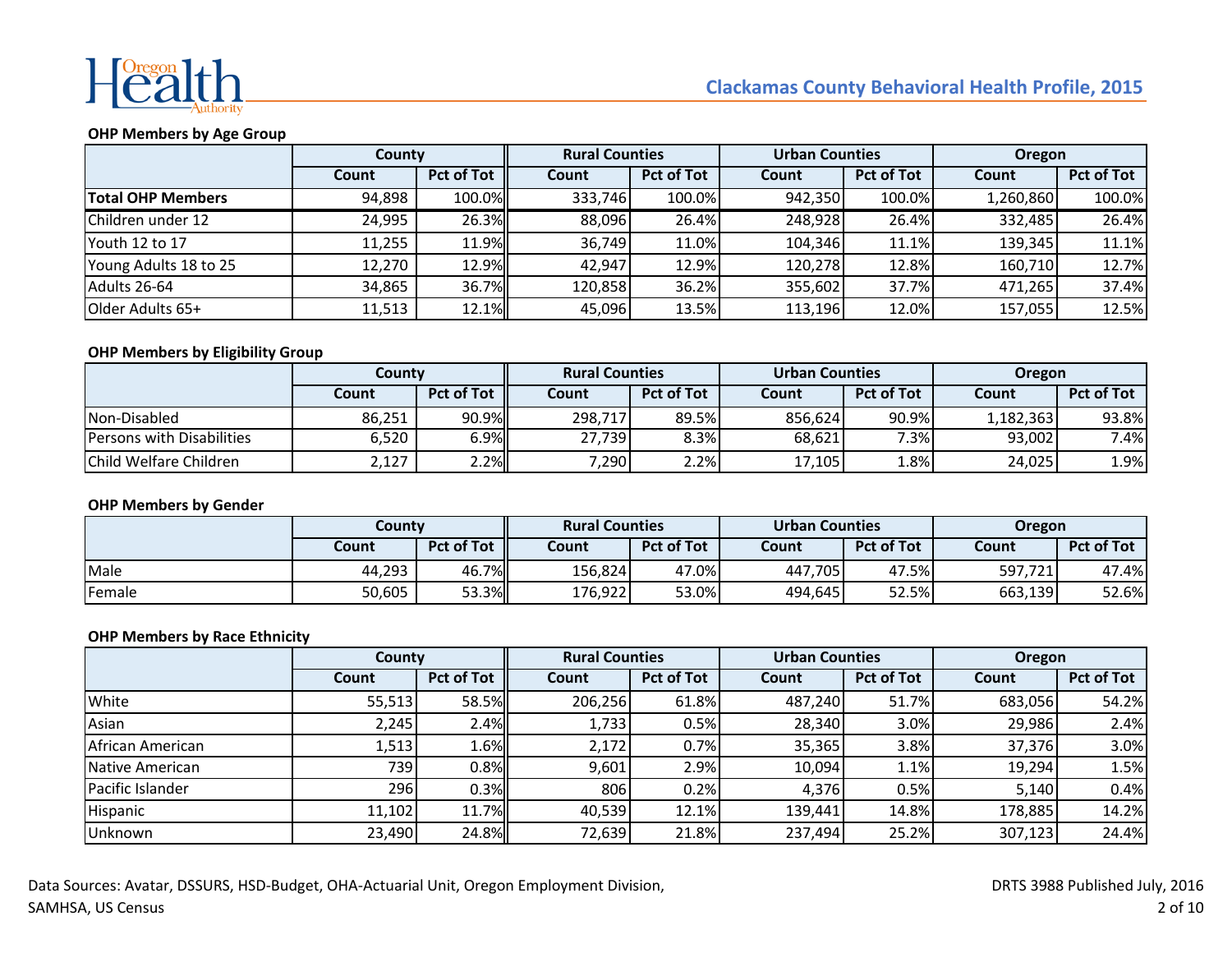

|                                                                                     |                                |       |                                                                                                                 | Community |                                    | Community |           |      |                          |      |              |      |        |       |
|-------------------------------------------------------------------------------------|--------------------------------|-------|-----------------------------------------------------------------------------------------------------------------|-----------|------------------------------------|-----------|-----------|------|--------------------------|------|--------------|------|--------|-------|
|                                                                                     | <b>Residential</b><br>Early ID |       | <b>Treatment</b>                                                                                                |           | <b>Crisis</b>                      |           | Inpatient |      | <b>Recovery Services</b> |      | <b>Total</b> |      |        |       |
|                                                                                     | Count                          | %     | Count                                                                                                           | %         | Count                              | %         | Count     | %    | Count                    | %    | Count        | %    | Count  | %     |
| Total                                                                               | 8,696                          | 9.2%  | 143                                                                                                             | 0.2%      | 9,594                              | 10.1%     | 1,278     | 1.3% | 433                      | 0.5% | 462          | 0.5% | 12,428 | 13.1% |
| 12 and under                                                                        | 1,415                          | 5.7%  |                                                                                                                 | 0.0%      | 1,572                              | 6.3%      | 54        | 0.2% |                          | 0.0% | 80           | 0.3% | 1,902  | 7.6%  |
| 13 to 17                                                                            | 1,422                          | 12.6% |                                                                                                                 | 0.0%      | 1,534                              | 13.6%     | 215       | 1.9% | 47                       | 0.4% | 106          | 0.9% | 1,855  | 16.5% |
| 18 to 24                                                                            | 945                            | 7.7%  | 13                                                                                                              | 0.1%      | 1,059                              | 8.6%      | 196       | 1.6% | 48                       | 0.4% | 44           | 0.4% | 1,433  | 11.7% |
| 25 to 64                                                                            | 4,686                          | 13.4% | 117                                                                                                             | 0.3%      | 5,227                              | 15.0%     | 774       | 2.2% | 230                      | 0.7% | 218          | 0.6% | 6,829  | 19.6% |
| 65 and older                                                                        | 228                            | 2.0%  | 13                                                                                                              | 0.1%      | 202                                | 1.8%      | 39        | 0.3% | 105                      | 0.9% | 14           | 0.1% | 409    | 3.6%  |
| Count of Substance Use Disorder Service Recipients & Penetration Rates by Age Group |                                |       |                                                                                                                 |           |                                    |           |           |      |                          |      |              |      |        |       |
|                                                                                     |                                |       | the contract of the contract of the contract of the contract of the contract of the contract of the contract of |           | $\sim$ $\sim$ $\sim$ $\sim$ $\sim$ |           |           |      |                          |      |              |      |        |       |

#### **Count of Mental Health Service Recipients & Penetration Rates by Age Group**

|              |          |         |                    | Community |       | Community        |               |      |           |      |                          |                          |              |      |
|--------------|----------|---------|--------------------|-----------|-------|------------------|---------------|------|-----------|------|--------------------------|--------------------------|--------------|------|
|              | Early ID |         | <b>Residential</b> |           |       | <b>Treatment</b> | <b>Crisis</b> |      | Inpatient |      |                          | <b>Recovery Services</b> | <b>Total</b> |      |
|              | Count    | %       | Count              | %         | Count | %                | Count         | %    | Count     | %    | Count                    | %                        | Count        | %    |
| Total        | 1,315    | 1.4%    | 315                | 0.3%      | 2,438 | 2.6%             | 282           | 0.3% | 137       | 0.1% | $\overline{\phantom{0}}$ | 0.0%                     | 2,825        | 3.0% |
| 12 and under |          | 0.0%    | 11                 | 0.0%      |       | 0.0%             |               | 0.0% |           | 0.0% | $\overline{\phantom{0}}$ | 0.0%                     | 15           | 0.1% |
| 13 to 17     | 158      | 1.4%    | 59                 | 0.5%      | 198   | 1.8%             |               | 0.0% |           | 0.0% | $\overline{\phantom{0}}$ | 0.0%                     | 253          | 2.2% |
| 18 to 24     | 208      | $1.7\%$ | 60                 | 0.5%      | 360   | 2.9%             | 53            | 0.4% | 12        | 0.1% | $\overline{\phantom{0}}$ | 0.0%                     | 423          | 3.4% |
| 25 to 64     | 943      | 2.7%    | 185                | 0.5%      | 1,857 | 5.3%             | 229           | 0.7% | 120       | 0.3% | $\overline{\phantom{0}}$ | 0.0%                     | 2,111        | 6.1% |
| 65 and older |          | 0.0%    |                    | 0.0%      | 21    | 0.2%             |               | 0.0% | 4         | 0.0% | $\overline{\phantom{0}}$ | 0.0%                     | 23           | 0.2% |

# Race Ethnicity Comparison of Identified MH and SU Conditions

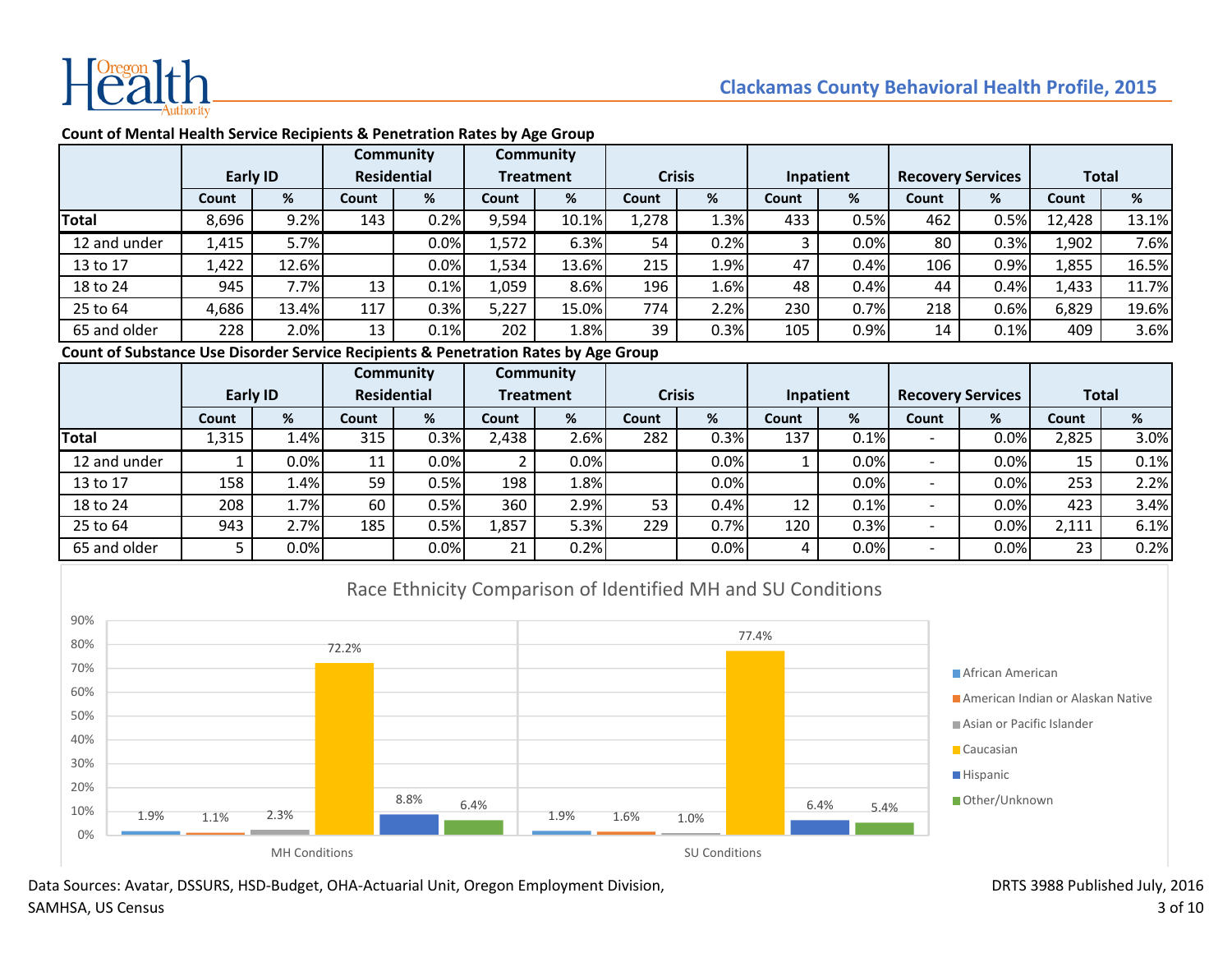

# **Medicaid, State and Local Behavioral Health Funding**

|                                                                | County       |                   | <b>Rural Counties</b> |                                | <b>Urban Counties</b> |                | Oregon                |                   |
|----------------------------------------------------------------|--------------|-------------------|-----------------------|--------------------------------|-----------------------|----------------|-----------------------|-------------------|
|                                                                | <b>Funds</b> | <b>Per Capita</b> | <b>Funds</b>          | <b>Per Capita</b>              | <b>Funds</b>          | Per Capita     | <b>Funds</b>          | <b>Per Capita</b> |
| CCO OHP Mental Health                                          | \$22,348,336 | \$57.08           | \$124,759,414         | \$87.45                        | \$273,596,362         | \$107.88       | \$398,355,776         | \$100.53          |
| <b>CCO OHP Substance Use</b>                                   | \$7,417,734  | \$18.95           | \$40,485,483          | \$28.38                        | \$63,813,444          | \$25.16        | \$104,298,926         | \$26.32           |
| Open Card Mental Health                                        | \$2,072,632  | \$5.29            | \$7,914,376           | \$9.14                         | \$24,945,272          | \$8.06         | \$32,859,648          | \$8.29            |
| Open Card Substance Use                                        | \$1,606,976  | \$4.10            | \$6,387,653           | \$7.37                         | \$16,503,037          | \$5.33         | \$22,890,690          | \$5.78            |
| <b>Total OHP Funding</b>                                       | \$33,445,678 | \$85.42           | \$179,546,926         | \$132.34                       | \$378,858,114         | \$146.43       | \$558,405,040         | \$140.91          |
|                                                                |              |                   |                       |                                |                       |                |                       |                   |
| <b>Adult MH Residential</b>                                    | \$4,497,785  | \$11.20           | \$19,598,155          | \$22.73                        | \$57,399,278          | \$18.13        | \$76,997,433          | \$19.11           |
| <b>Psychotropic Medications</b>                                | \$10,658,223 | \$26.55           | \$35,522,176          | \$41.20                        | \$98,608,025          | \$31.14        | \$134,130,201         | \$33.29           |
| <b>Medication Assisted Treatment</b>                           | \$570,286    | \$1.42            | \$1,865,699           | \$2.16                         | \$4,436,088           | \$1.40         | \$6,301,787           | \$1.56            |
| <b>Total Other Medicaid Funding</b>                            | \$15,726,294 | \$39.17           | \$56,986,029          | \$66.09                        | \$160,443,391         | \$50.66        | \$217,429,420         | \$53.97           |
|                                                                |              |                   |                       |                                |                       |                |                       |                   |
| <b>State and Local Investments (Non-Medicaid Funding)</b>      |              |                   |                       |                                |                       |                |                       |                   |
| Other AMH BH Funding                                           | \$12,388,924 | \$31.64           | \$48,225,641          | \$55.93                        | \$116,928,482         | \$36.92        | \$165,154,122         | \$40.99           |
| Beer and Wine Tax                                              | \$351,482    | \$0.90            | \$512,538             | \$0.59                         | \$2,847,660           | \$0.90         | \$3,360,198           | \$0.85            |
| Local Funding for BH Disorders                                 | \$912,103    | \$2.33            | \$18,426,645          | \$21.37                        | \$33,743,376          | \$10.66        | \$52,170,021          | \$13.17           |
| <b>Total Non-Medicaid Funding</b>                              | \$13,652,509 | \$34.87           | \$67,164,824          | \$77.90                        | \$153,519,518         | \$48.47        | \$220,684,342         | \$55.00           |
| <b>Total Behavioral Health Funding</b>                         | \$62,824,481 | \$159.46          | \$303,697,780         | \$276.33                       | \$692,821,023         | \$245.57       | \$996,518,803         | \$249.88          |
| <b>Adult and Youth Psychiatric Admits and Residential Care</b> |              |                   |                       |                                |                       |                |                       |                   |
| <b>Adults 18 and Older</b>                                     | Count        |                   | Per 10,000 Population | <b>OHP Adults 18 and Older</b> |                       | Count          | Per 10,000 Population |                   |
| <b>Oregon State Hospital</b>                                   | County       | County            | Oregon                | <b>Residential Services</b>    |                       | County         | County                | Oregon            |
| <b>Civil Commitments</b>                                       | 38           | 0.9               | 1.5                   | <b>Adult Foster Homes</b>      |                       | 45             | 1.1                   | 3.1               |
| Aid & Assist                                                   | 19           | 0.5               | 2.2                   | <b>Residential Treatment</b>   |                       | 103            | 2.6                   | 4.1               |
| <b>Guilty Except for Insanity</b>                              | 14           | 0.3               | 1.0                   | <b>Secure Residential</b>      |                       | 11             | 0.3                   | 1.2               |
|                                                                |              |                   |                       | <b>Supported Housing</b>       |                       | 134            | 3.3                   | 4.1               |
| <b>OHP Psychiatric Hospital</b>                                | 487          | 12.1              | 17.8                  | <b>Supportive Housing</b>      |                       | 600            | 14.9                  | 16.9              |
| <b>Children Under 18</b>                                       |              |                   |                       | <b>OHP Children Under 18</b>   |                       |                |                       |                   |
|                                                                |              |                   |                       |                                |                       |                |                       |                   |
| <b>OHP Psychiatric Hospital</b>                                | 61           | 0.2               | 5.5                   | SCIP/SAIP/STS                  |                       | $\overline{3}$ | 0.0                   | 0.4               |
|                                                                |              |                   |                       | Subacute/PRTS/PDTS             |                       | 68             | 0.2                   | 14.9              |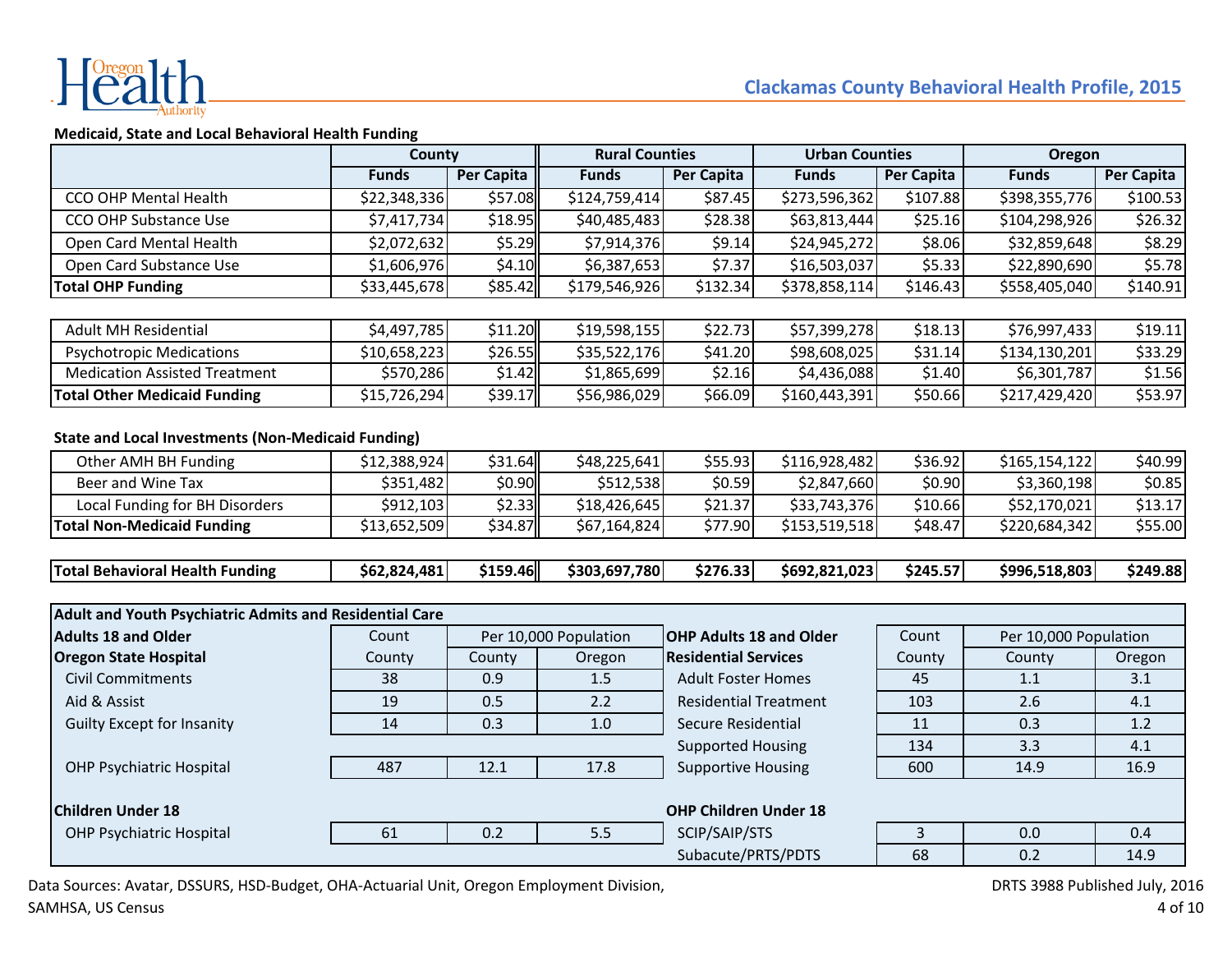

| Page 1. Treatment Charts                       |                                                                                                                                                                                                                                                                                                                                                                                                                                                                                                                                                                                                                                                                                                                                                                                                            |
|------------------------------------------------|------------------------------------------------------------------------------------------------------------------------------------------------------------------------------------------------------------------------------------------------------------------------------------------------------------------------------------------------------------------------------------------------------------------------------------------------------------------------------------------------------------------------------------------------------------------------------------------------------------------------------------------------------------------------------------------------------------------------------------------------------------------------------------------------------------|
| OHP Youth Receiving Treatment                  | Percent of youth on Medicaid that received treatment services for a mental health or substance use disorder.<br>Includes data for: children under 12 years of age that received mental health treatment, youth 12 to 17 years that<br>received mental health treatment and youth 12 to 17 that received treatment for a substance use disorder.<br>Numerator = count of individuals receiving one or more treatment services; Denominator = count of individuals on<br>Medicaid in CY 2015. Treatment includes a range of therapeutic services including: individual and family counseling,<br>inpatient, outpatient and residential treatment. Individuals that only received screening, assessment or medication<br>without additional therapeutic services are not included as receiving treatment.     |
| <b>OHP Young Adults Receiving</b><br>Treatment | Percent of young adults 18 to 25 years on Medicaid that received treatment services for a mental health or<br>substance use disorder. Includes data for: treatment for persons with a mild or moderate mental health disorder,<br>treatment for persons with a severe persistent mental health disorder and treatment for a substance use disorder.<br>Numerator = count of individuals receiving one or more treatment services; Denominator = count of individuals on<br>Medicaid in CY 2015. Treatment includes a range of therapeutic services including: individual and family counseling,<br>inpatient, outpatient and residential treatment. Individuals that only received screening, assessment or medication<br>without additional therapeutic services are not included as receiving treatment. |
| <b>OHP Adults Receiving Treatment</b>          | Percent of adults 26 and older on Medicaid that received treatment services for a mental health or substance use<br>disorder. Includes data for: treatment for persons with a mild or moderate mental health disorder, treatment for<br>persons with a serious mental health disorder and treatment for a substance use disorder. Numerator = count of<br>individuals receiving one or more treatment services; Denominator = count of individuals on Medicaid in CY 2015.<br>Treatment includes a range of therapeutic services including: individual and family counseling, inpatient, outpatient<br>and residential treatment. Individuals that only received screening, assessment or medication without additional<br>therapeutic services are not included as receiving treatment.                   |
| <b>Page 1. Population Statistics</b>           |                                                                                                                                                                                                                                                                                                                                                                                                                                                                                                                                                                                                                                                                                                                                                                                                            |
| Population                                     | U.S. Census annual population estimates 2014                                                                                                                                                                                                                                                                                                                                                                                                                                                                                                                                                                                                                                                                                                                                                               |
| Growth rate                                    | Percent change in population from 2010 to estimated 2014 population (American Community Survey)                                                                                                                                                                                                                                                                                                                                                                                                                                                                                                                                                                                                                                                                                                            |
| Poverty Rate (All Ages)                        | Percent of persons living at or below the Federal Poverty Level (American Community Survey)                                                                                                                                                                                                                                                                                                                                                                                                                                                                                                                                                                                                                                                                                                                |
| Poverty Rate (Ages 5 to 17)                    | Percent of children 5 to 17 years old living in a family that is at or below the Federal Poverty Level (American<br>Community Survey)                                                                                                                                                                                                                                                                                                                                                                                                                                                                                                                                                                                                                                                                      |
| <b>Unemployment Rate</b>                       | Seasonally adjusted rate of unemployment (Oregon Employment Department)                                                                                                                                                                                                                                                                                                                                                                                                                                                                                                                                                                                                                                                                                                                                    |
| <b>Percent on Medicaid</b>                     | Percent of the county population that are enrolled or eligible for the Oregon Health Plan in 2015                                                                                                                                                                                                                                                                                                                                                                                                                                                                                                                                                                                                                                                                                                          |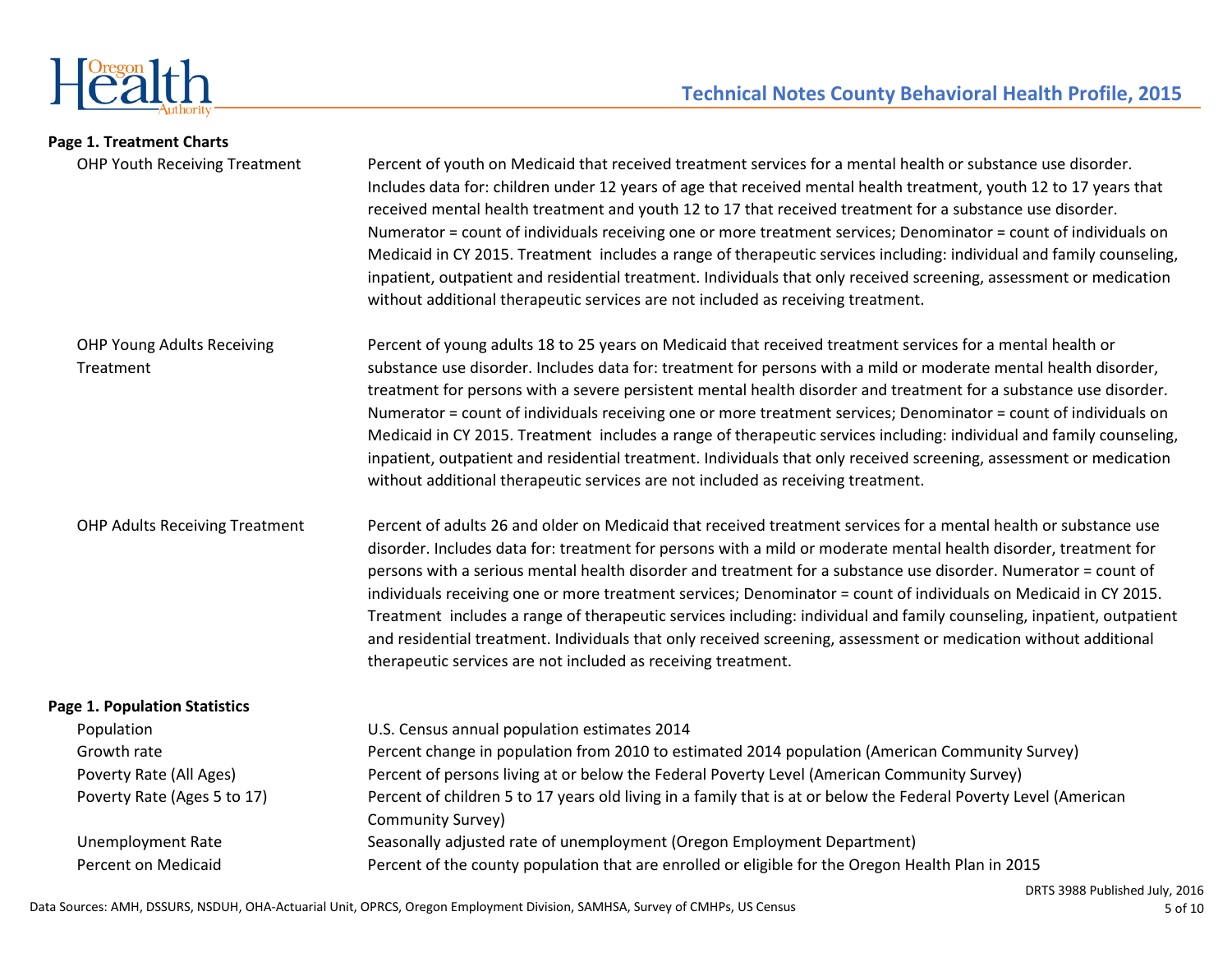

#### **Page 1. Estimates of Mental Health or Substance Use Disorders, Medicaid Population**

| Mental Health Disorder, Children<br>under 12, and Youth 12 to 17 | Estimates of the percent of Medicaid youth under 18 that may have a mental health disorder are based on modified<br>specifications derived from a measure developed by the Washington State Department of Social and Health<br>Services. Mental health service need is identified by the occurrence of any of the following conditions: receipt of any<br>mental health service; receipt of any service from a mental health provider type; any diagnosis of mental health<br>disorder (not restricted to primary); or receipt of any psychotropic medication.                                                                                                                                                                                                                                                                                                                                                                                                                                              |
|------------------------------------------------------------------|-------------------------------------------------------------------------------------------------------------------------------------------------------------------------------------------------------------------------------------------------------------------------------------------------------------------------------------------------------------------------------------------------------------------------------------------------------------------------------------------------------------------------------------------------------------------------------------------------------------------------------------------------------------------------------------------------------------------------------------------------------------------------------------------------------------------------------------------------------------------------------------------------------------------------------------------------------------------------------------------------------------|
| Substance Use Disorders, Youth 12 to<br>17 and Adults 18 to 25   | Estimates of substance use disorders for Medicaid persons 12 to 25 are based on modified specifications derived<br>from a measure developed by the Washington State Department of Social and Health Services. Substance use<br>disorder treatment need is identified by the occurrence of any of the following: diagnosis of a drug or alcohol use<br>disorder in any health service event; receipt of a substance use disorder service included in a specified set of<br>procedure, DRG, or revenue related codes; receipt of a prescription for a specified set of drugs; receipt of screening<br>or brief intervention (SBIRT) services; or receipt of medically managed detox services. substate estimates of the<br>prevalence of alcohol or illicit drug abuse or dependence from the National Survey on Drug Use and Health.<br>Estimates were then weighted to be consistent with the substate estimates of alcohol or drug dependence or abuse<br>from the National Survey on Drug Use and Health. |
| Mild to Moderate Mental Health<br>Disorder, Adults 18 and Older  | Estimates of the percent of adults 18 and older that may have a mild to moderate mental health disorder are based<br>on modified specifications derived from a measure developed by the Washington State Department of Social and<br>Health Services. Mental health service need is identified by the occurrence of any of the following conditions:<br>receipt of any mental health service; receipt of any service from a mental health provider type; any diagnosis of<br>mental health disorder that is not one of the specified serious disorders (not restricted to primary); or receipt of any<br>psychotropic medication. The categories of persons with a mild to moderate versus serious mental health disorder<br>are exclusive groups. Persons in the mild to moderate mental health disorder category did not have any of the<br>serious mental health diagnoses in their medical record in 2015.                                                                                              |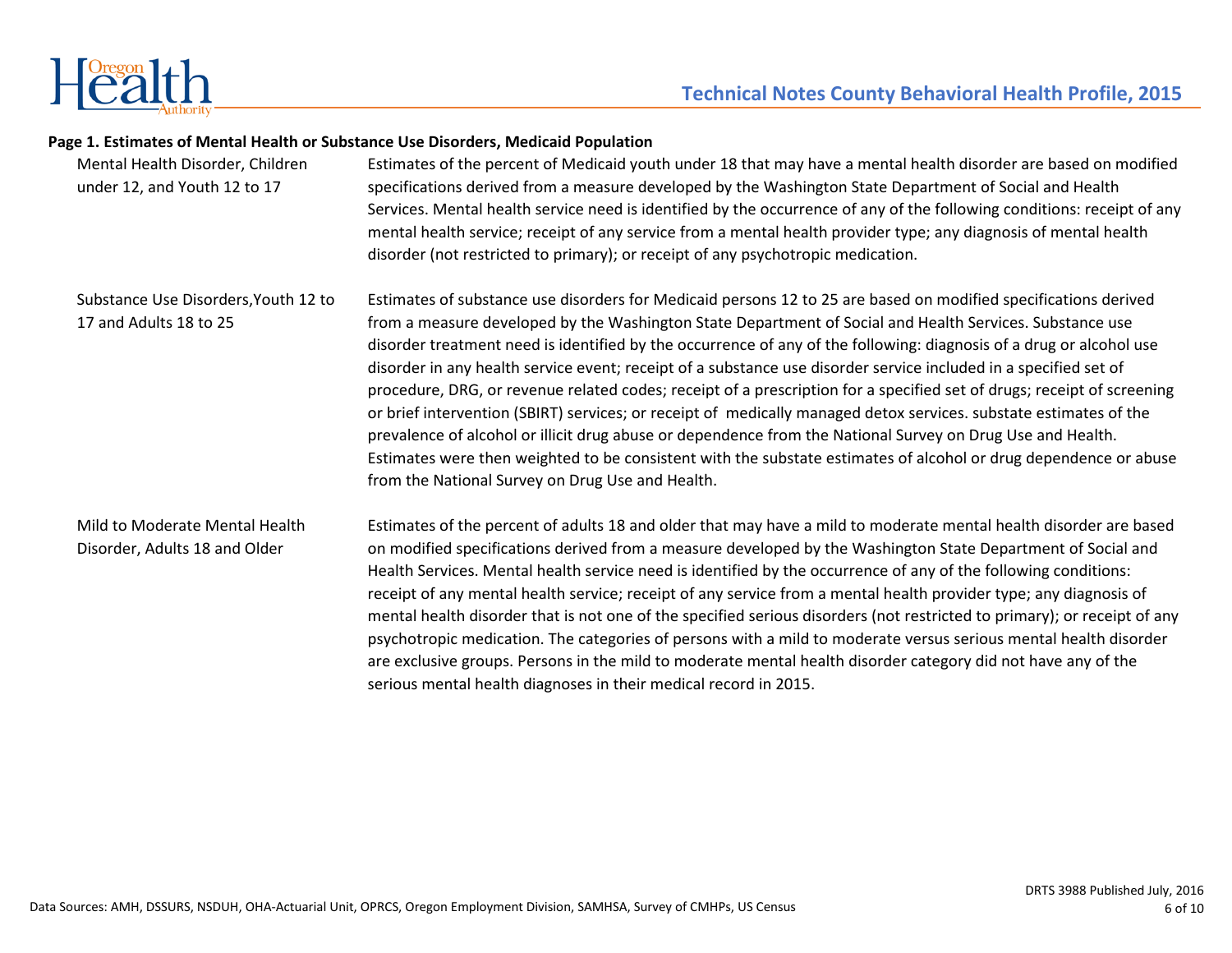

| Serious Mental Health Disorder,<br>Adults 18 and Older | Estimates of the percent of adults 18 and older that may have a serious mental health disorder are based on<br>modified specifications derived from a measure developed by the Washington State Department of Social and<br>Health Services. Mental health service need is identified by the occurrence of any of the following conditions:<br>receipt of any mental health service; receipt of any service from a mental health provider type; any diagnosis of<br>serious mental health disorders (not restricted to primary); or receipt of any psychotropic medication. The<br>categories of persons with a mild to moderate versus serious mental health disorder are exclusive. A person that has<br>any of the serious mental health diagnoses in 2015 is placed in the serious mental health disorder category. |
|--------------------------------------------------------|-------------------------------------------------------------------------------------------------------------------------------------------------------------------------------------------------------------------------------------------------------------------------------------------------------------------------------------------------------------------------------------------------------------------------------------------------------------------------------------------------------------------------------------------------------------------------------------------------------------------------------------------------------------------------------------------------------------------------------------------------------------------------------------------------------------------------|
| Substance Use Disorders, Adults 26<br>and Older        | Estimate of the percent of adult Medicaid population, ages 26 and older, that may have a substance use disorder.<br>Estimates are based on modified specifications derived from a measure developed by the Washington State<br>Department of Social and Health Services. Substance use disorder treatment need is identified by the occurrence of<br>any of the following: diagnosis of a drug or alcohol use disorder in any health service event; receipt of a substance<br>use disorder service included in a specified set of procedure, DRG, or revenue related codes; receipt of a<br>prescription for a specified set of drugs; receipt of screening or brief intervention (SBIRT) services; or receipt of<br>medically managed detox services.                                                                  |
|                                                        | Page 1. Count of Persons Admitted to Oregon State Hospital (Oregon Patient Resident/Care System)                                                                                                                                                                                                                                                                                                                                                                                                                                                                                                                                                                                                                                                                                                                        |
| <b>Civil Commitments</b>                               | Count of persons in the State Hospital with a civil commitment                                                                                                                                                                                                                                                                                                                                                                                                                                                                                                                                                                                                                                                                                                                                                          |
| Aid and Assist                                         | Count of persons in the State Hospital under an aid and assist                                                                                                                                                                                                                                                                                                                                                                                                                                                                                                                                                                                                                                                                                                                                                          |
| <b>Guilty Except for Insanity</b>                      | Count of persons in the State Hospital that are guilty except for insanity                                                                                                                                                                                                                                                                                                                                                                                                                                                                                                                                                                                                                                                                                                                                              |
| Page 1. Per Capita Funding                             |                                                                                                                                                                                                                                                                                                                                                                                                                                                                                                                                                                                                                                                                                                                                                                                                                         |
| <b>OHP Funding</b>                                     | The total capitation for behavioral health (OHA Actuarial Unit) plus the fees paid for services to persons on an open<br>card per county population (Decision Support & Surveillance Utilization Review System)                                                                                                                                                                                                                                                                                                                                                                                                                                                                                                                                                                                                         |
| <b>Other Medicaid Funding</b>                          | Additional costs for behavioral health related services including adult mental health residential treatment,<br>psychotropic medications and medication assisted treatment for substance use disorders per county population<br>(Decision Support & Surveillance Utilization Review System)                                                                                                                                                                                                                                                                                                                                                                                                                                                                                                                             |
| <b>State and Local Investments</b>                     | The total of the County Financial Agreement, and direct funding of mental health and/or substance use disorder<br>services in the county (AMH Fiscal Unit), plus beer and wine tax and other local funding for behavioral health<br>disorders per county population (survey of CMHPs)                                                                                                                                                                                                                                                                                                                                                                                                                                                                                                                                   |
| Total per Capita Behavioral Health<br>Funding          | Total OHP, other Medicaid and state and local funds provided for behavioral health disorders per county population                                                                                                                                                                                                                                                                                                                                                                                                                                                                                                                                                                                                                                                                                                      |

**Page 2. OHP Members by Age Group** (Decision Support & Surveillance Utilization Review System)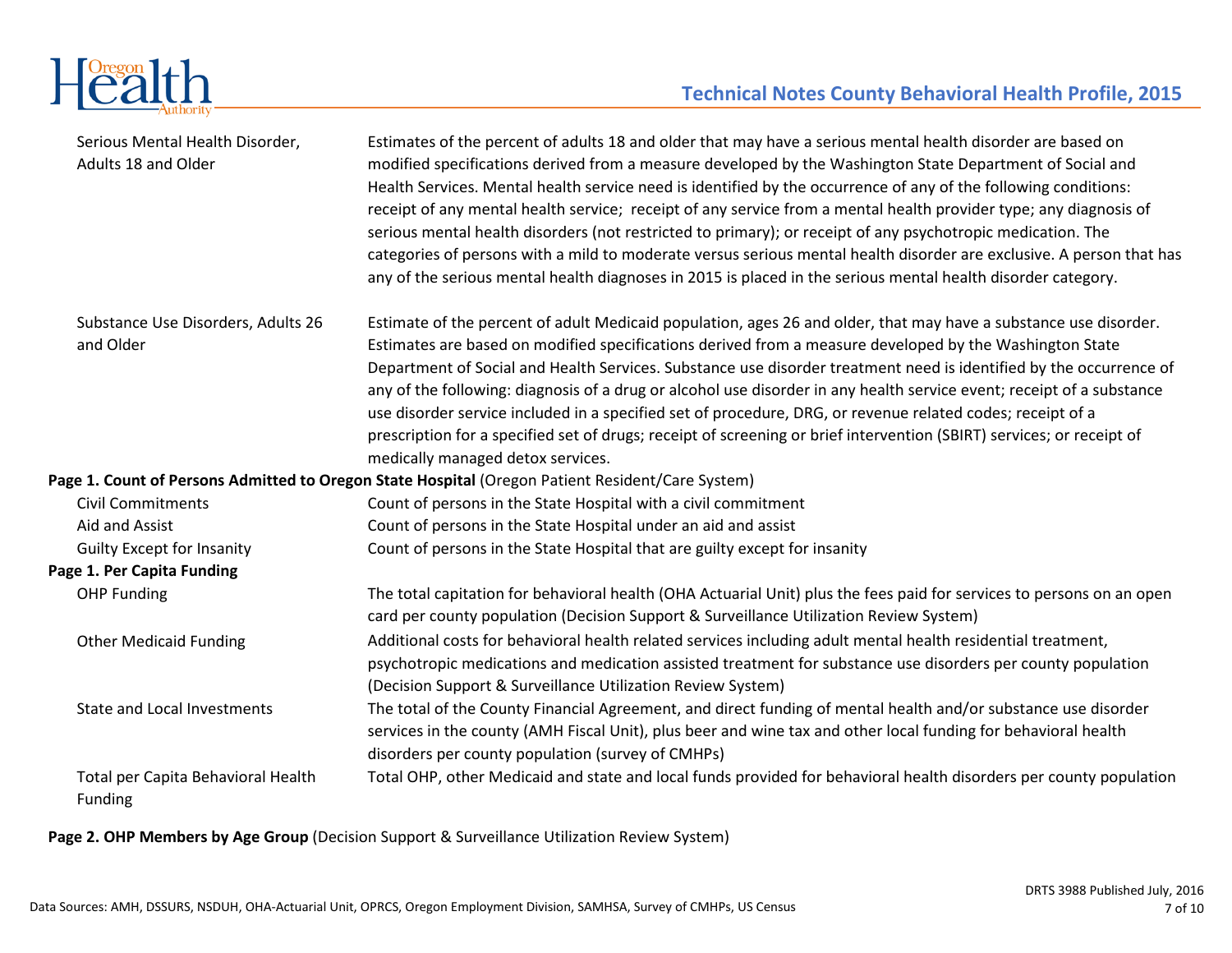

Provides count of persons on Medicaid in calendar year 2015 broken out by five age groups and percent of the total OHP members (Numerator = count of persons in the age group; Denominator = Total OHP members all ages). Persons are counted in only one age group. Table includes comparisons to rural counties, urban counties and Oregon.

# **Page 2. OHP Members by Eligiblity Group** (Decision Support & Surveillance Utilization Review System)

Provides count of persons on Medicaid in calendar year 2015 broken out by persons with disabilities, children involved in the Child Welfare system and nondisabled persons and percent of the total OHP members (Numerator = count of persons in the eligibility group; Denominator = Total OHP members all ages). Persons are counted in only one eligibility group. Table includes comparisons to rural counties, urban counties and Oregon.

# **Page 2. OHP Members by Gender** (Decision Support & Surveillance Utilization Review System)

Provides count of persons on Medicaid in calendar year 2015 broken out by male and female gender and percent of the total OHP members (Numerator = count of persons by gender; Denominator = Total OHP members all ages). Table includes comparisons to rural counties, urban counties and Oregon.

# **Page 2. OHP Members by Race Ethnicity** (Decision Support & Surveillance Utilization Review System)

Provides count of persons on Medicaid in calendar year 2015 broken out by race ethnicity group and percent of the total OHP members (Numerator = count of persons by race ethncity; Denominator = Total OHP members all ages). Persons are counted in only one race ethnicity group. Table includes comparisons to rural counties, urban counties and Oregon.

**Page 3. Count of Mental Health Service Recipients & Penetration Rates by Age Group** (Decision Support & Surveillance Utilization Review System)Provides count of persons that received mental health services by type of service and pecentage of Medicaid persons that received a service (Numerator = unique count of persons that received a service; Denominator = count of OHP members from page 2). Total column counts persons once, even if they received services in multiple service categories.

| Early ID                                                  | Assessment and evaluation                                                                                                                               |                          |
|-----------------------------------------------------------|---------------------------------------------------------------------------------------------------------------------------------------------------------|--------------------------|
| Community residential                                     | Adult, youth and child residential treatment (long- and short-term)                                                                                     |                          |
| Community treatment                                       | Outpatient treatment such as therapy, case management, intensive rehab services and wraparound services                                                 |                          |
| <b>Crisis</b>                                             | Crisis services, emergency department visits                                                                                                            |                          |
| Inpatient                                                 | Psychiatric hospital services                                                                                                                           |                          |
| Recovery services                                         | Peer delivered services, supported employment, respite                                                                                                  |                          |
|                                                           | Page 3. Count of Substance Use Disorder Service Recipients & Penetration Rates by Age Group (Decision Support & Surveillance Utilization Review System) |                          |
|                                                           | Provides count of persons that received substance use disorder services by type of service and pecentage of Medicaid persons that received a service    |                          |
|                                                           | (Numerator = unique count of persons that received a service; Denominator = count of OHP members from page 2). Total column counts persons once, even   |                          |
| if they received services in multiple service categories. |                                                                                                                                                         |                          |
| Early ID                                                  | SBIRT, screening, assessement                                                                                                                           |                          |
| Community residential                                     | Adult and youth residential treatment (long- and short-term)                                                                                            | DRTS 2088 Dublichad July |

Data Sources: AMH, DSSURS, NSDUH, OHA-Actuarial Unit, OPRCS, Oregon Employment Division, SAMHSA, Survey of CMHPs, US Census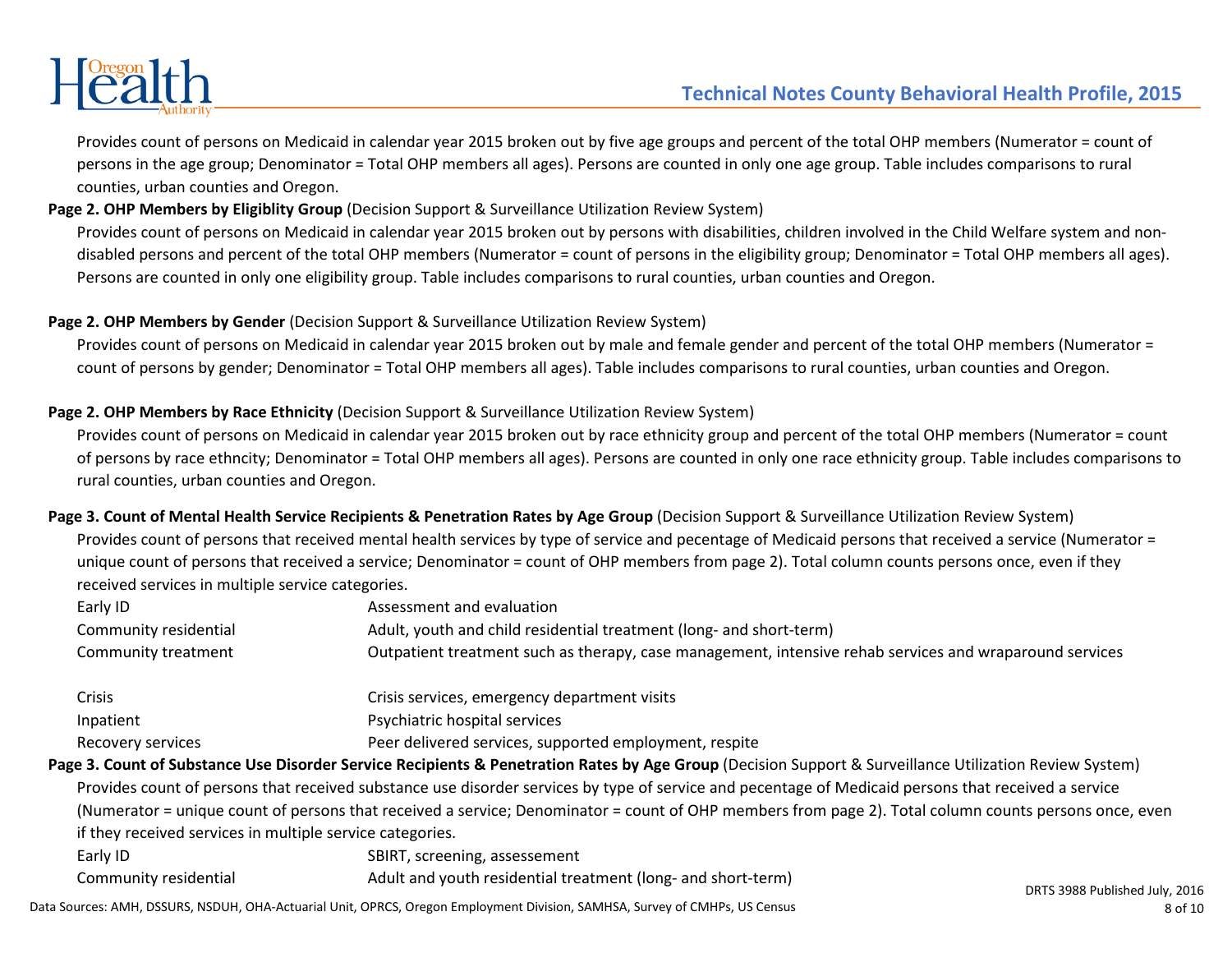

Community treatment Outpatient treatment such as group, family and indivdual counseling, methadone maintenance, and DUII treatment

| Crisis            | Detox services, emergency department visits |
|-------------------|---------------------------------------------|
| Inpatient         | Inpatient detox                             |
| Recovery services | Self help / peer delivered services,        |
|                   |                                             |

## **Page 3. Race Ethnicity Comparison of Mental Health and Substance Use Disorders**

Each chart shows the race ethnicty breakout of the persons that may have a mental health or substance use disorder (Numerator = count of Medicaid persons that may have a mental h health/substance use disorder by race ethnicity category; Denominator = total count of Medicaid persons that may have a mental hhealth/substance use disorder)

## **Page 4. Medicaid, State and Local Behavioral Health Funding**

 **Medicaid, State and Local Behavioral Health Funding** (OHA Actuarial Unit, Decision Support & Surveillance Utilization Review System, AMH Fiscal Unit, Survey of CMHPs)

| CCO OHP Mental Health                | Total funds for persons enrolled in a CCO including: mental health services, ACT/Supported Employment, children's                                                                                                                                                                                                                 |
|--------------------------------------|-----------------------------------------------------------------------------------------------------------------------------------------------------------------------------------------------------------------------------------------------------------------------------------------------------------------------------------|
| <b>CCO OHP Substance Use</b>         | wraparound (MH), CANS, other non-inpatient mental health, substance abuse and residential substance abuse<br>treatment. Per Capita costs = Total funds / County population. Table provides comparison data for rural counties,<br>urban counties and Oregon                                                                       |
| Open Card Mental Health              | Total paid amount for mental health / substance use disorder services provided to Open Card persons (not enrolled                                                                                                                                                                                                                 |
| Open Card Sustance Use               | in a CCO). Per Capita costs = Total funds / County population. Table provides comparison data for rural counties,<br>urban counties and Oregon                                                                                                                                                                                    |
| <b>Adult MH Residential</b>          | Costs for adult mental health residential services to persons on Medicaid (enrolled in CCO or Open Card). Per Capita<br>costs = Total funds / County population. Table provides comparison data for rural counties, urban counties and<br>Oregon                                                                                  |
| <b>Psychotropic Medications</b>      | Costs for psychotropic medications (711 drugs) for persons on Medicaid (enrolled in CCO or Open Card). Per Capita<br>costs = Total funds / County population. Table provides comparison data for rural counties, urban counties and<br>Oregon                                                                                     |
| <b>Medication Assisted Treatment</b> | Costs for prescription medications to treat an addiction disorder for persons on Medicaid (enrolled in CCO or Open<br>Card). Per Capita costs = Total funds / County population. Table provides comparison data for rural counties, urban<br>counties and Oregon                                                                  |
| Other AMH BH Funding                 |                                                                                                                                                                                                                                                                                                                                   |
|                                      | Total of the County Financial Agreement, and direct funding of mental health and/or substance use disorder services<br>in the county (AMH Fiscal Unit) through state general and other funds. Per Capita costs = Total funds / County<br>population. Table provides comparison data for rural counties, urban counties and Oregon |